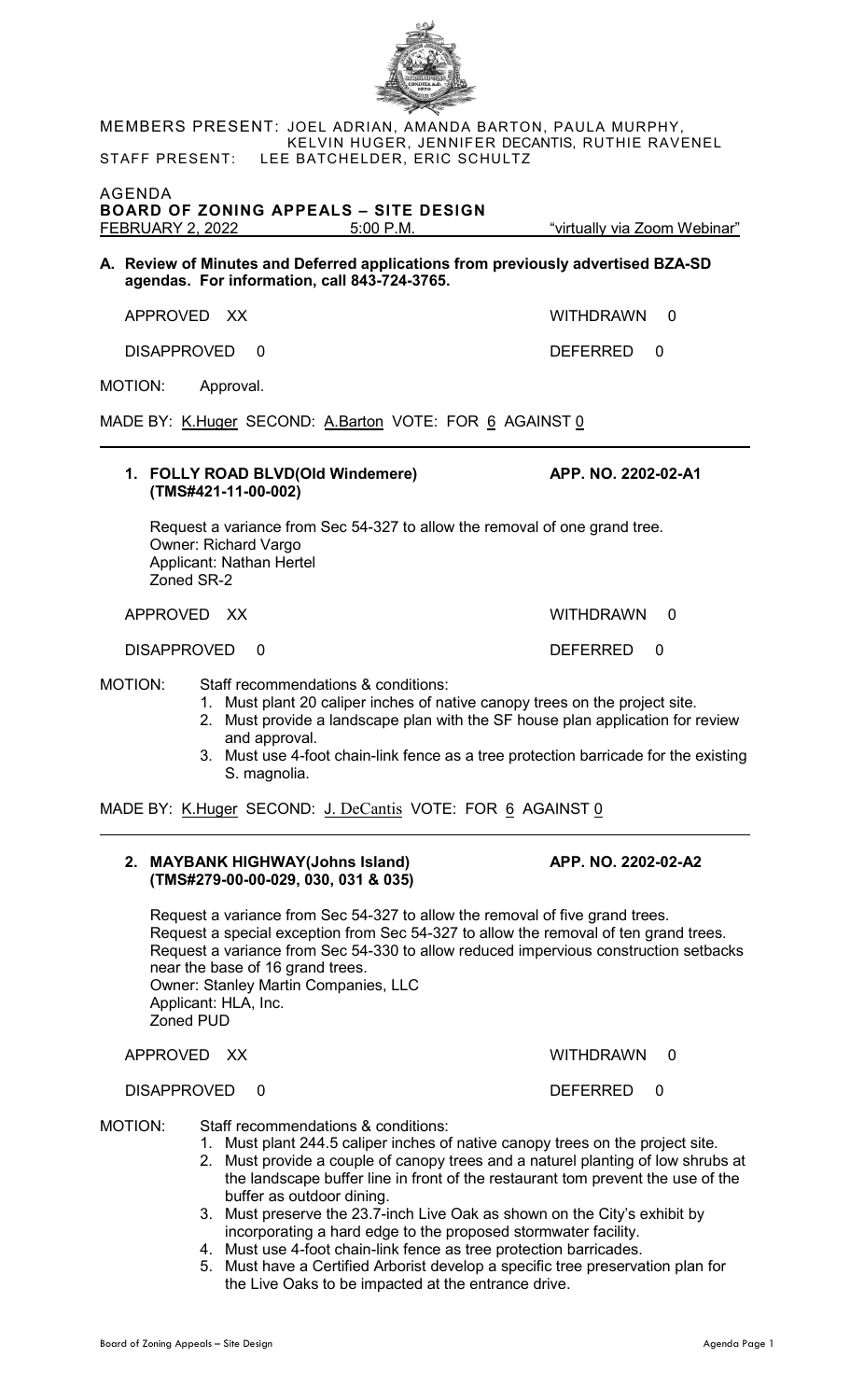- 6. Must have a Certified Arborist develop a specific tree preservation plan for the Water Oak to be impacted on one side by the street and/or water lateral.
- 7. Must have a Certified Arborist prune and treat all grand trees to be preserved on the project site.
- 8. Must use the existing cleared corridor on the eastern side of the project for the water utility access/installation the project site and use directional bore construction method to install the sewer utility under the required 75-foot landscape buffer as per the City exhibit and photo.

MADE BY: R.Ravenel SECOND: P.Murphy VOTE: FOR 6 AGAINST 0

#### **B. New applications.**

**1. CENTRAL PARK ROAD(James Island) APP. NO. 2202-02-B1 (TMS#340-03-00-007)**

Request an after-the-fact special exception from Sec 54-327 to allow the removal of one grand tree. Owner: Central Park Road, LLC

Applicant: Lesemann & Associates, LLC Zoned SR-1

APPROVED XX WITHDRAWN 0

DISAPPROVED 0 DEFERRED 0

MOTION: Staff recommendations & conditions:

- 1. Must plant 117 caliper inches of native canopy trees on the project site in the form of 3-inch caliper native canopy trees for a total of 39 trees.
- 2. Must provide a landscape plan that shows the additional canopy trees required above in addition to trees shown on the approved road construction/landscape plans.
- 3. The mitigation trees must be planted prior to final plat approval and to be on drip irrigation.

MADE BY: J. DeCantis SECOND: P. Murphy VOTE: FOR 6 AGAINST 0

#### **2. 108 NORVIEW DRIVE(Northbridge) APP. NO. 2202-02-B2 (TMS#415-04-00-222)**

Request an appeal to a staff decision to deny the removal of one grand tree. Sec. 54- 327 requires a variance to allow the removal of a grand Red maple tree. Owner: Stavroula Aslanidid Applicant: Stavroula Aslanidis Zoned SR-1

APPROVED XX WITHDRAWN 0

DISAPPROVED 0 DEFERRED 0

MOTION: Approval with condition to plant 2-2 1/<sub>2</sub>-inch caliper canopy trees and consultation with Clemson.

Request a variance from Sec 54-327 to allow the removal of five grand trees.

Request a special exception from Sec 54-327 to allow the removal of three grand trees.

MADE BY: R.Ravenel SECOND: A.Barton VOTE: FOR 6 AGAINST 0

# **3. 1455 FOLLY ROAD(James Island) APP. NO. 2202-02-B3 (TMS#334-00-00-066)**